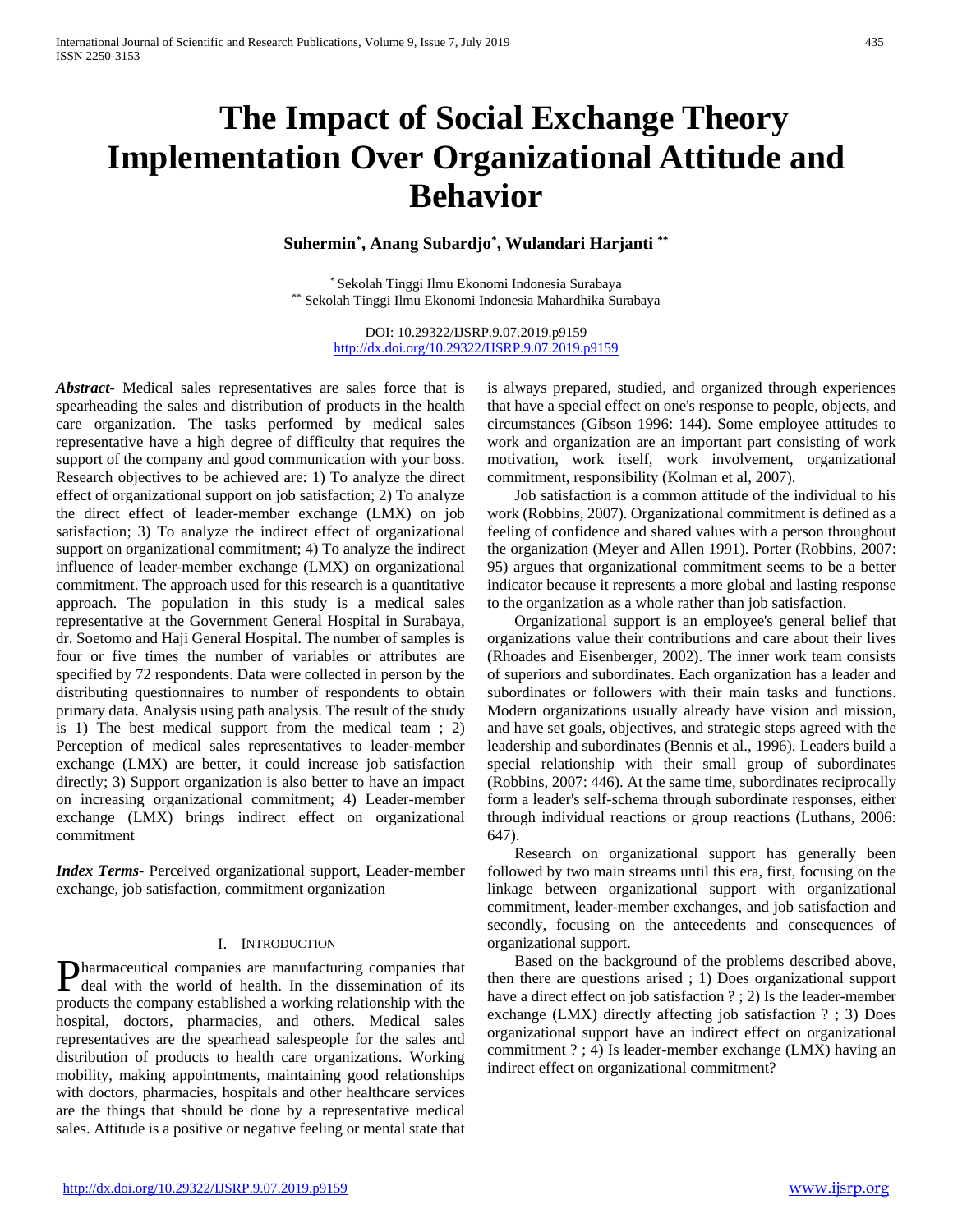#### II. LITERATURE REVIEW

#### **Attitude and Behavior**

 Some theories seek to explain the formation and change of attitude. One theory holds that one "seeks fit between their beliefs and feelings toward the object" and "suggests that attitude change depends on either a change in feelings or beliefs. Robin (2007: 94) argues that these work-related attitudes pave the way for positive or negative evaluation that employees hold about aspects of their work environment. Most of the research in organizational behavior has focused on three attitudes: job satisfaction, work engagement, and commitment to the organization. However Laschinger (2003) states that organizational attitudes and behaviors are organizational commitment, job satisfaction, and trust to the organization.

 Bhargava (2008) argues that when an organization provides employees with what employees are promised and respected, employees will respond in the form of positive attitudes and behaviors (commitment, job satisfaction, no intention to leave the organization and ordinary behavior) that helps an organization to achieve its goal.

#### **Job satisfaction**

 Job satisfaction can be described as an individual evaluation of how well the work meets personal expectations and needs (McKenna, 2000), or, with a global approach, when employee feelings and emotions lead to their work experience (Price 2001). Mathis (2006: 121) explains that in the most basic sense, job satisfaction is a positive emotional state that results from the evaluation of one's work experience. Job dissatisfaction arises when one's expectations are not met. Locke (Luthans, 2006: 243) provides a comprehensive definition of job satisfaction that includes reaction or cognitive, affective, and evaluative attitudes and states that job satisfaction is a happy emotional state or positive emotion derived from a job assessment or a person's work experience.

 Furthermore, Robbins (2007: 149) states that there are elements of job satisfaction commonly used in job satisfaction studies including "type of work, co-workers, benefits, treated with respect and fair, job security, opportunities to contribute ideas, wages, recognition of performance , and an opportunity to move forward.

## **Organizational Commitment**

 Organizational commitment is the degree to which an employee sides with a particular organization and its purpose, and intends to maintain its membership within the organization (Robbins, 2007). Organizational commitment has been conceptualized as a psychological state or mindset that binds individuals to an action relevant to one or more targets, and the willingness to persevere in an action (Cooper-Judge and Viswesvaran, 2005). Mathis (2006: 122) defines commitment as a level to where employees are confident and accepted organizational goals, and wishes to stay with the organization. As an attitude, organizational commitment is defined as (1) a strong desire to remain as a member of a particular organization; (2) a desire to strive to the best of the organization; and (3) certain beliefs, and acceptance of organizational values and goals. In other words, this is an attitude that reflects employees' loyalty to the

organization and the success and continuous progress (Luthans, 2006: 249)

 Buchanan (Gibson, 1996: 315) says that commitment to the organization involves three attitudes: (1) Identification with organizational goals, (2) Feelings of involvement in organizational tasks, and (3) Feelings of loyalty to the organization. Organizational commitment includes the pride of members, loyalty of members, and the willingness of members to the organization. Organizational commitment can also be interpreted as an attitude that reflects the likes or dislikes of employees to the organization (Robbin, 2007). Allen and Meyer (Aube, 2007) share commitments in three dimensions that include affective commitment, normative commitment and sustainability commitments.

## **Organizational Support**

 Organizational support theory (OST) (Rhoades and Eisenberger, 2002) says that to meet socio-emotional needs and to assess the benefits of better employment, employees create perceptions about the conditions at which organizations value their contribution and care about life. Based on the theory, the development of POS is based on the tendency of employees to realize human-like organizational characteristics.

 Organizational support theory also explains the underlying psychological processes resulting from perceived organizational support. First, reciprocity-based norms, POS should result in an obligation to care for the well-being of the organization and assist the organization in reacting to its objectives. Second, awareness, approval, and honor shown by POS must meet the socio-emotional needs, which make the worker use the membership of his organization and the status of his role as his social identity. Third, POS seeks to reinforce employees' beliefs that organizations recognize and giving reward higher work performance (i.e rewardperformance expectations). This process creates good results for employees (i.e increased job satisfaction and positive mood) and for the organization (i.e increased affective and performance commitment, and reduced turnover) (Rhoades and R. Eisenberger, 2002).

## **Leadership Exchange Theory (Leader Member Exchange)**

 The LMX theory states that leaders treat each subordinate differently (Luthans, 2006: 646). Graen (Yukl, 2007: 141) develops relationships in the subordinate-dyad leadership described in life cycle models that have three possible stages. 1). The relationship begins with a preliminary test phase in which leaders and subordinates evaluate each other's motives and resource attitudes, and the potential resources that will be required, and the building of a shared role expectation. Some relationships never move beyond this first stage. 2). If this relationship continues into the second stage, exchange arrangements are cleansed, and mutual trust, loyalty and respect are developed. 3). Some exchange relationships move forward to the third stage (mature) where self-made exchange is transformed into a shared commitment to the mission of the work unit's goals.

 Maslyn and Uhl-Bien (2001) further suggest that the influence, loyalty, and professional respect dimension is more than the social value that focuses on the social exchange between leaders and members, while the contribution dimension is more like a working relationship that focuses on the work-relationships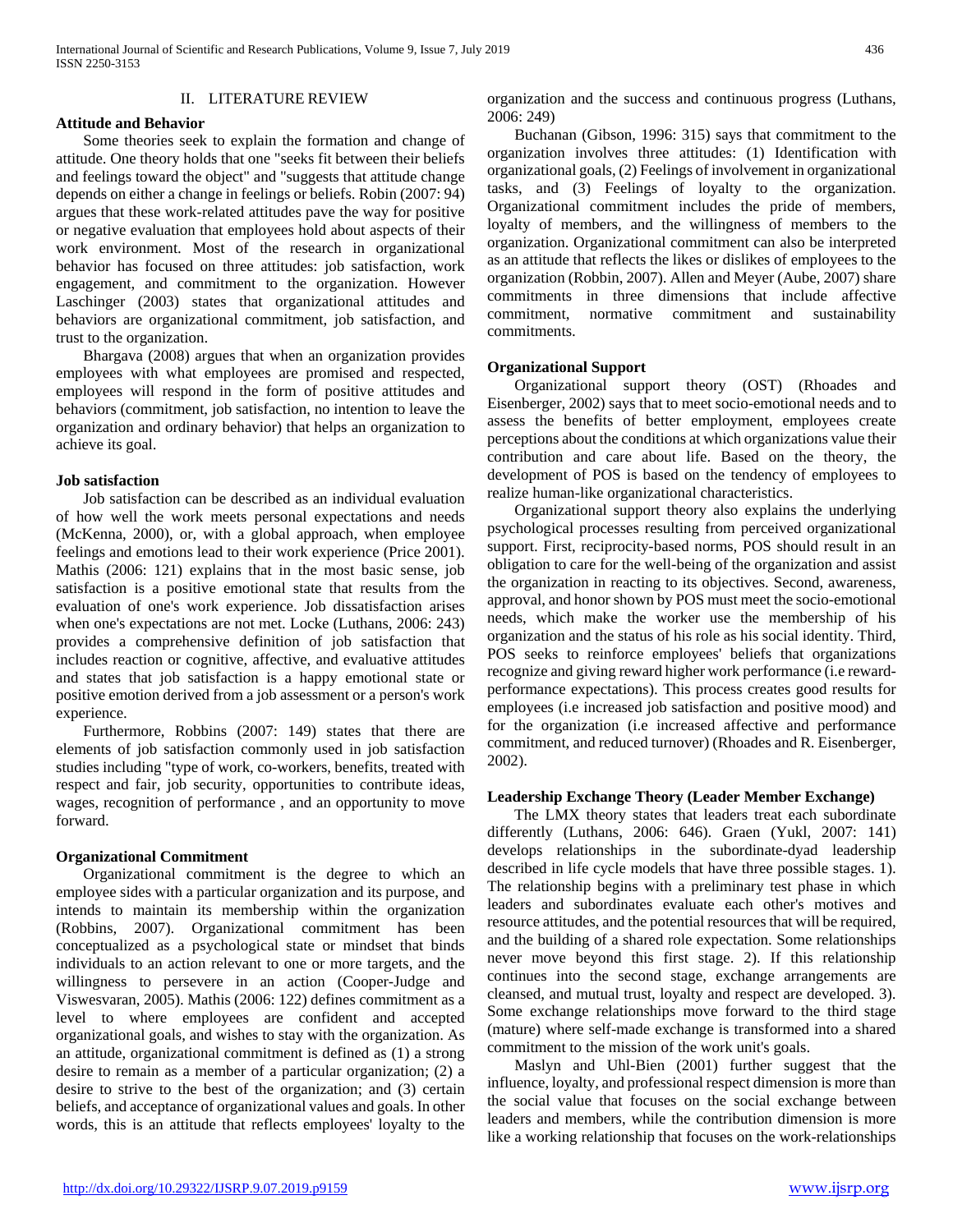between leaders and members. Thus, a high "dominant-dominant" (work-related) exchanges tend to involve intensive interaction with task-related activities, while a "dominant exchange" (social exchange rate) tends to involve outside work, affective and personal interaction. As a result, LMX exchange rate differences tend to predict different work outcomes.

# **Conceptual Framework and Research Hypothesis**

This study examines the effect of organizational support and leader-member exchange (LMX) on organizational attitudes and behavior (organizational satisfaction and commitment). The research framework, can be described as follow:



**Figure 1. Concept Research Framework**

 Based on the problems and objectives of the study, as well as the study of theory and conceptual framework as described above, the research hypothesis can be formulated as follow : 1) Organizational support has a direct effect on job satisfaction; 2) Leader-member exchange (LMX) has direct effect on job satisfaction; 3) Organizational support has an indirect effect on organizational commitment; 4) Leader-member exchange (LMX) has an indirect effect on organizational commitment.

## III. RESEARCH METHODS

## **Research Approach**

 The approach that will be used for this research is quantitative approach. Quantitative approach is used in this research because through that approach the process of research is done in a structured and using research samples that the number is relatively large enough as a representation or represent the description of the population studied.

## **Population and Sample Research**

 The population in this study represent representative medical sales at Government General Hospital in Surabaya. There are 2 (two) General Hospital with ownership of Surabaya Province local government that are dr. Soetomo and Haji General Hospital. The sampling technique, is accidental sampling.

 Determination of samples according to Malhotra (1996) is at least four or five times the number of variables or attributes specified. The number of indicators in this study are 18 indicators, so the number of respondents is 4 times the number of indicators that is equal to 72 respondents.

## **Data Retrieval Method**

 This study is using primary data which is linked directly with research variables testing collected from respondents. Data were collected personally by distributing questionnaires to a number of respondents to obtain primary data.

 Questions in the questionnaire are presented in the form of statements and scales to state the response. The statements contained in the questionnaire relate to respondents' perceptions of organizational support, member-member exchanges, and organizational attitudes and behavior.

## **Operational Definition of Variables Organizational Support (X1)**

Organizational support is a mechanism to fulfill socio-emotional needs and assess the benefits of performance improvement, employees create perceptions about the conditions at which the organization values its contribution and care about life. The indicators used are:

- 1. Reciprocity-based norms, organizational support should result in an obligation to care for the well-being of the organization and assist the organization in reacting to its objectives.
- 2. Care, agreement and honour which is which is shown by organizational support should fulfill emotional needs, which make the worker use the membership of his organization and the status of his role as his social identity.
- 3. Organizational support seeks to reinforce employees' belief that the organization recognizes and giving rewards an upward performance (i.e reward-performance expectations).

## **Leader-Member Exchange (Y1)**

Leader-member exchange is defined as an assessment of the relationship and interaction between the supervisor (subordinate) and the subordinate shown by the degree of closeness of the relationship between the boss and the subordinate. The indicators of leader-member exchange used are :

1. Affection (affects), i.e the relationship of dyads to each other primarily based on interpersonal

attraction, not based on work or professional values.

2. Loyalty, i.e expression of public support for the purpose and personal character of other LMX

 members. Loyalty involves a loyalty to an individual who is generally consistent from situation to

situation

3. Contribution, i.e the perception of the current level of workoriented activity puts each member

 forward each other toward the goal (explicit or implicit) of the dyads.

4.Respect Professionals, i.e perceptions of the extent to which each dyad member has built a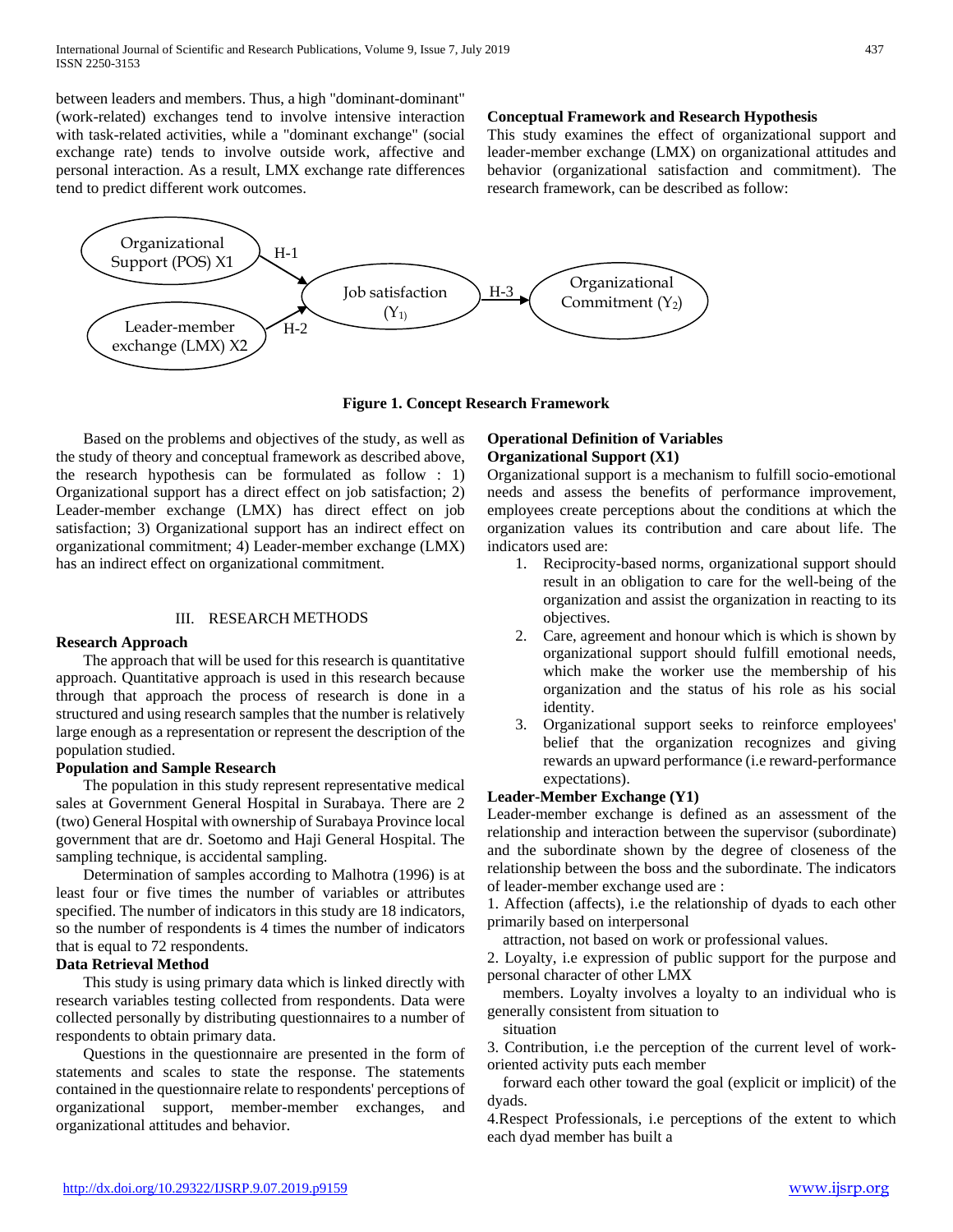reputation, inside and / or outside the organization, from excelling in his line of work.

## **Organizational Attitudes and Behaviors (Y2)**

 Organizational attitudes and behaviors which consist of job satisfaction and organizational commitment are two of the most prominent in testing work and behavior attitudes in work and organization. Job satisfaction, and organizational commitment are used as dimensions that explain organizational attitudes and behaviors, as follow :

## 1. **Job Satisfaction**

 What is meant by job satisfaction is an effectiveness or emotional response to various aspects of

#### work.

#### 2. **Organizational commitment**

 Organizational commitment is a relatively strong identification and involvement of the

 organization, and the desire of members of the organization to maintain its membership in the

 organization and willing to make a high effort for the achievement of organizational goals.

## **Data analysis**

 Data analysis techniques used in research are descriptive statistical analysis techniques, and path analysis techniques .

 Descriptive statistical analysis techniques used to describe the characteristics of each respondents in the study. The data collected is tabulated and descriptive. Descriptive measure is the provision of numbers, either in the number of respondents or in percentage form.

 Analyzer used in this research is path analysis (path analysis), where tool can be used to know direct influence of exogenous variable to endogen variable.

## IV. ANALYSIS AND DISCUSSION

## **Descriptive Analysis**

 Descriptive analysis conducted to determine the level of responses of respondents to the items of questions posed. By using SPSS 16.0 then got the result of analysis as follow : Organizational Support Respondents' results for each indicator on the variable support organization, presented in the following table:

|                                               |                          |               |                | <b>Respondents Response Score</b> |             |                |    |               |    |                |             |
|-----------------------------------------------|--------------------------|---------------|----------------|-----------------------------------|-------------|----------------|----|---------------|----|----------------|-------------|
| <b>Indicator</b>                              |                          |               | $\overline{2}$ |                                   | 3           |                | 4  |               | 5  |                | <b>Mean</b> |
|                                               | F                        | $\frac{6}{9}$ | F              | $\frac{0}{0}$                     | $\mathbf F$ | $\frac{6}{6}$  | F  | $\frac{6}{6}$ | F  | $\frac{6}{6}$  |             |
|                                               |                          |               |                |                                   |             | 19,            |    | 55,           |    | 23,            |             |
| Norms of reciprocity $(X_{1,1})$              |                          |               |                | 1,4                               | 14          | $\overline{4}$ | 40 | 6             | 17 | 6              | 4,01        |
|                                               |                          |               |                |                                   |             | 19,            |    | 59,           |    | 19,            |             |
| Concern $(X_{1,2})$                           |                          |               |                | 1,4                               | 17          | $\overline{4}$ | 43 | 7             | 14 | $\overline{4}$ | 3,97        |
|                                               |                          |               |                |                                   |             | 12,            |    | 66,           |    | 19,            |             |
| Approval $(X_{1,3})$                          | $\overline{\phantom{0}}$ |               | 1              | 1,4                               | 9           | 5              | 48 | 7             | 14 | 4              | 4,04        |
| Honor $(X_{1,4})$                             |                          |               |                |                                   |             | 19,            |    | 66,           |    | 19,            |             |
|                                               |                          |               |                |                                   | 10          | 9              | 48 |               | 14 | $\overline{4}$ | 4,05        |
|                                               |                          |               |                |                                   |             | 13,            |    | 58,           |    | 27,            |             |
| Recognition $(X_{1.5})$<br>Reward $(X_{1.6})$ |                          |               |                |                                   | 10          | 9              | 42 | 3             | 20 | 8              | 4,13        |
|                                               |                          |               |                |                                   |             | 18,            |    | 52,           |    | 22,            |             |
|                                               |                          |               | 5              | 6,9                               | 13          |                | 38 | 8             | 16 | 2              | 3,90        |
| <b>Total Mean Organizational Support</b>      |                          |               |                |                                   |             |                |    |               |    |                | 4,01        |

**Table 1 Descriptive Analysis Results Variable Organizational Support (X1)**

respondent's perception on the variable of organizational support has successfully revealed that the respondent has concern, legal, moral and financial responsibility for the contribution given by the employee. This is seen in the mean total value generated by this variable is 4.01 which means in good score.

## **Exchange (LMX)**

 Respondents' results for each indicator on the variable support organization, presented in the following table:

| Table 2                                                                          |
|----------------------------------------------------------------------------------|
| <b>Results of Descriptive Analysis of Leaders-Member Exchange Variables (Y1)</b> |

|                       |                          |               |   | <b>Respondents Response Score</b> |    |               |    |               |    |               |             |
|-----------------------|--------------------------|---------------|---|-----------------------------------|----|---------------|----|---------------|----|---------------|-------------|
| Indicator             |                          |               |   |                                   |    |               |    |               |    |               | <b>Mean</b> |
|                       |                          | $\frac{0}{0}$ | F | $\frac{0}{0}$                     | F  | $\frac{0}{0}$ | F  | $\frac{0}{0}$ | F  | $\frac{6}{6}$ |             |
|                       |                          |               |   |                                   |    | 16,           |    | 61.           |    |               |             |
| Influence $(Y_{1,1})$ | -                        | -             |   |                                   |    |               | 44 |               | 16 |               | 4.05        |
|                       |                          |               |   |                                   |    | 26.           |    |               |    | 22.           |             |
| Lovalty $(Y_1, y)$    | $\overline{\phantom{0}}$ |               |   |                                   | 19 |               | 37 | Δ             | 16 |               | 3.95        |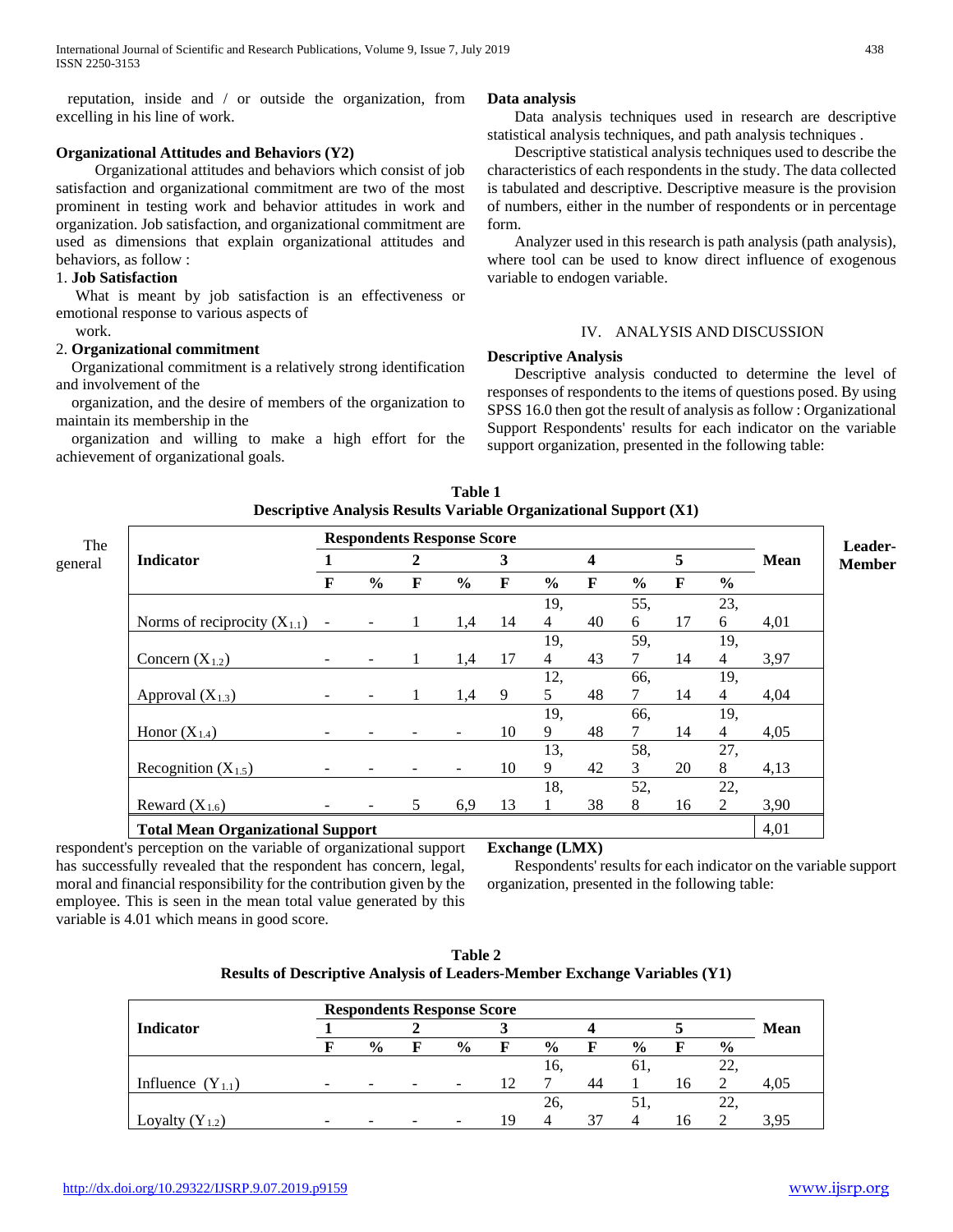|                                       |              |        |                                |                          |     |     |    | 59. |    |                      |      |
|---------------------------------------|--------------|--------|--------------------------------|--------------------------|-----|-----|----|-----|----|----------------------|------|
| Contribution $(Y_{1,3})$              | <u>. так</u> | $\sim$ | <b>Contract Contract State</b> | $\overline{\phantom{a}}$ |     |     | 43 |     | 48 |                      | 4.09 |
|                                       |              |        |                                |                          |     | 10. |    |     |    | $\sim$ $\sim$ $\sim$ |      |
| Professional Awards $(Y_{1,4})$ -     |              |        | the company of the company of  | $\overline{\phantom{a}}$ | 12. |     | 40 |     | 20 |                      |      |
| <b>Total Mean of Leaders Exchange</b> |              |        |                                |                          |     |     |    |     |    |                      |      |

 The general respondent's perception on the leader member exchange (LMX) variable reveals that the interaction is done not only on the physical bond, where the subordinate must always follow the superior instruction, but more deeply the proximity between superiors and subordinates related to the emotional bond between the boss and subordinate. It appears that the total average value generated by this variable is 4.05 which means good.

# **Organizational Attitudes and Behavior Job satisfaction**

 Response of respondents for each indicator is presented in Table 4.3 below:

|                                    |   |               |   | <b>Respondents Response Score</b> |    |               |    |               |    |               |      |
|------------------------------------|---|---------------|---|-----------------------------------|----|---------------|----|---------------|----|---------------|------|
| <b>Indicator</b>                   |   |               | 2 |                                   | 3  |               | 4  |               | 5  |               | Mean |
|                                    | F | $\frac{6}{9}$ | F | $\%$                              | F  | $\frac{6}{9}$ | F  | $\frac{6}{9}$ | F  | $\frac{0}{0}$ |      |
|                                    |   |               |   |                                   |    | 15,           |    | 68,           |    | 16,           |      |
| Salary or wages $(Y_{2,1})$        |   |               |   |                                   | 11 | 3             | 49 |               | 12 | 7             | 4,01 |
|                                    |   |               |   |                                   |    | 15,           |    | 66.           |    | 18.           |      |
| Work $(Y_{2,2})$                   |   |               |   |                                   | 11 | 3             | 48 | 7             | 13 |               | 4,02 |
| opportunities<br>Promotional       |   |               |   |                                   |    | 11.           |    | 77,           |    | 11,           |      |
| $(Y_{2.3})$                        |   |               |   |                                   | 8  |               | 56 | 8             | 8  |               | 4,00 |
|                                    |   |               |   |                                   |    | 18,           |    | 52,           |    | 29,           |      |
| Supervisor $(Y_{2,4})$             |   |               |   |                                   | 13 | 1             | 38 | 8             | 21 | 2             | 4,11 |
|                                    |   |               |   |                                   |    | 12,           |    | 65,           |    | 19.           |      |
| Co-workers $(Y_{2.5})$             |   |               | 2 | 2,8                               | 9  | 5             | 47 | 3             | 14 | 4             | 4,01 |
| <b>Total Mean Job Satisfaction</b> |   |               |   |                                   |    |               |    |               |    |               | 4,03 |

**Table 3 Descriptive Analysis Results Variable Job Satisfaction (Y2)**

 The general perception of respondents in this variable of job satisfaction revealed that satisfaction in the work is considered good, with the total average value generated by this variable is 4.03 which means good.

of members of the organization to maintain its membership in the organization and willing to make a high effort for the achievement of organizational goals. The results of the responses of respondents on organizational commitment appear in the following table:

# **Organizational Commitment**

 Organizational commitment is a relatively strong identification and involvement of the organization, and the desire

| <b>Respondents Response Score</b>           |                          |                          |   |               |    |               |    |                |    |               |      |
|---------------------------------------------|--------------------------|--------------------------|---|---------------|----|---------------|----|----------------|----|---------------|------|
| <b>Indicator</b>                            |                          |                          |   |               | 3  |               | 4  |                |    |               | Mean |
|                                             | F                        | $\frac{6}{9}$            | F | $\frac{6}{9}$ | F  | $\frac{6}{9}$ | F  | $\frac{6}{9}$  | F  | $\frac{6}{9}$ |      |
|                                             |                          |                          |   |               |    | 12.           |    | 54.            |    | 31.           |      |
| Confidence $(Y_{3,1})$                      | $\overline{\phantom{a}}$ | $\overline{\phantom{a}}$ |   | 1.4           | 9  | 5             | 39 | $\mathfrak{D}$ | 23 | 9             | 4,16 |
|                                             |                          |                          |   |               |    | 15,           |    | 68.            |    | 16.           |      |
| Will $(Y_{3,2})$                            |                          |                          |   |               | 11 | 3             | 49 |                | 12 |               | 4,01 |
|                                             |                          |                          |   |               |    | 15,           |    | 62.            |    | 19.           |      |
| Desire $(Y_{3,3})$                          | $\overline{\phantom{0}}$ | $\overline{\phantom{a}}$ | 2 | 2.8           | 11 | 3             | 45 | 5              | 14 | 4             | 3,98 |
| <b>Total Mean Organizational Commitment</b> |                          |                          |   |               |    |               |    |                |    |               | 4,05 |

**Table 4 Descriptive Analysis Results Variable Organizational Commitment (Y3)**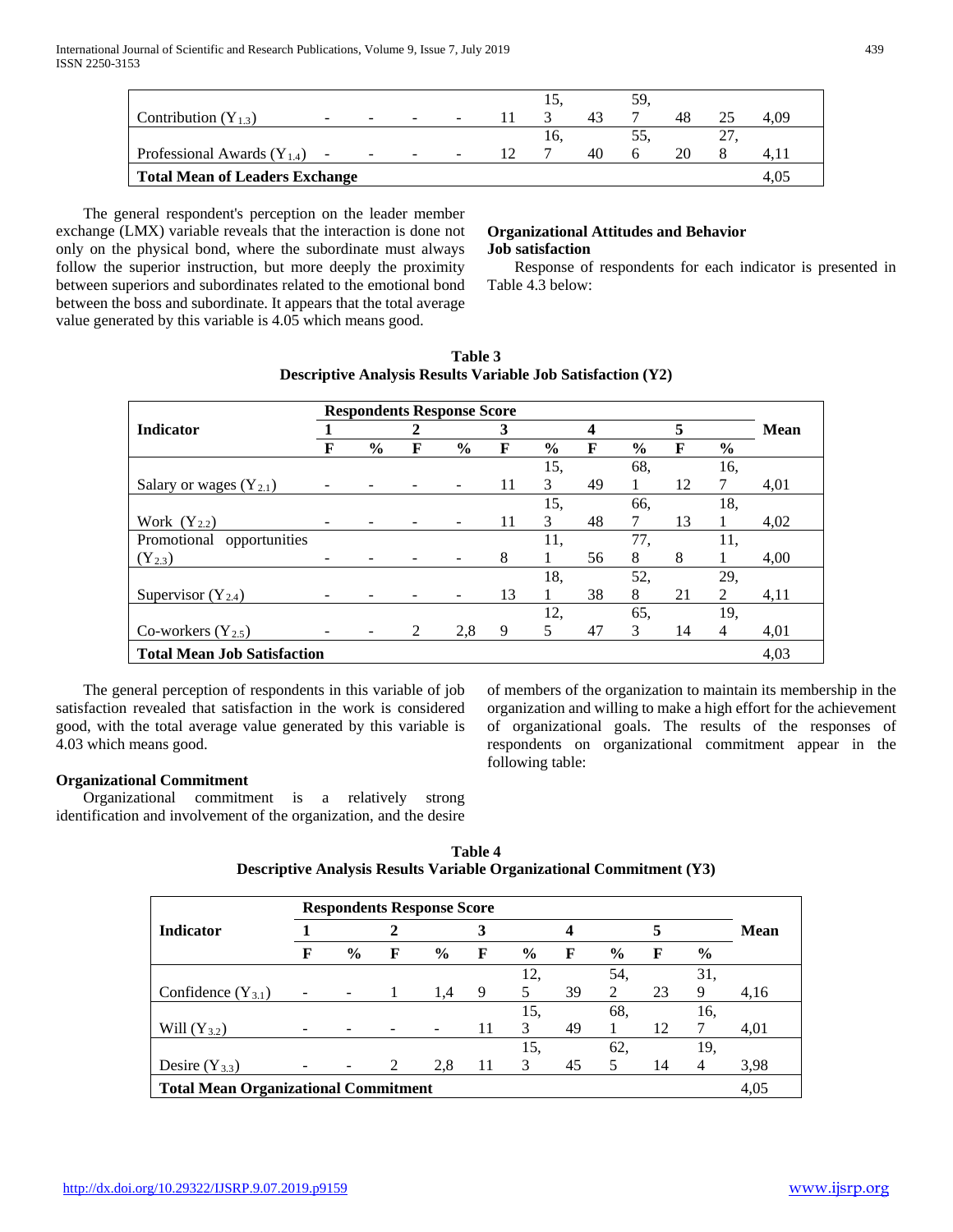#### **Results of Path Analysis and Hypothesis Testing**

 Hypothesis testing is done by t-test on each path of partial direct influence. Path analysis is used to predict changes in the value of the dependent variable if the value of the independent variable increases or decreases. In this research, path analysis is used because the variables that become the topic in this study consist of two independent variables namely organizational support as variable X1 and leader-member exchange (X2), and two dependent variables consist of job satisfaction (Y1), and organizational commitment so that it can be known and can be proven how far the relationship between these variables.

 Sub Sutructure Analysis 1A sub-structural analysis of 1 (one) will examine the direct influence of organizational support variables, and leader-member exchange (LMX) on job satisfaction. The relationship of sub-structure 1 can be seen in Figure 1 below:



#### **Figure 1. Sub-Structure Relationships X1 and X2 over Y1**

In sub-structure 1, multiple linear regression analysis is used to know the influence of each exogenous variable to its endogenous variable.

**Table 5 Model Summary - Sub Structure 1**

| Model |       | R square | Adjusted<br>R Square | Std Error of the<br>Estimated |
|-------|-------|----------|----------------------|-------------------------------|
|       | 0.717 | 0.514    | 0,500                | 0,330                         |

 The magnitude of R square (r2) of 0.514 indicates that the influence of organizational support and leader-member exchange on job satisfaction is 51.4%, while the rest of 49.6% is influenced by other variables.

|       | Tabel 6<br>Anova Model 1 – Sub Structure 1 |                |    |             |        |                      |  |  |  |
|-------|--------------------------------------------|----------------|----|-------------|--------|----------------------|--|--|--|
| Model |                                            | Sum of Squares | df | Mean Square | F      | Sig.                 |  |  |  |
|       | Regression                                 | 7.966          |    | 3.983       | 36,474 | $0.000$ <sup>a</sup> |  |  |  |
|       | Residual                                   | 7.534          | 69 | .109        |        |                      |  |  |  |
|       | Total                                      | 15.500         | 71 |             |        |                      |  |  |  |

 The F value in Table 6 above is 36.474 with a significance level of 0.000 indicating that the regression model used is feasible or correct.

|       |                           |                                | Table 7                                |                             |       |       |
|-------|---------------------------|--------------------------------|----------------------------------------|-----------------------------|-------|-------|
|       |                           |                                | <b>Model Summary - Sub Structure 1</b> |                             |       |       |
| Model |                           | Unstandardized<br>coeffiecient |                                        | Standardized<br>coefficient |       | Sign  |
|       |                           | B                              | Std error                              | Beta                        |       |       |
|       | Constant                  | 1.412                          | 0.317                                  |                             | 4,461 | 0,000 |
|       | Organizational support    | 0.347                          | 0,071                                  | 0.457                       | 4.907 | 0,000 |
|       | Leader-member<br>exchange | 0,302                          | 0.072                                  | 0,390                       | 4,190 | 0,000 |

 Table 7 above shows that the organization support variable  $(X1)$  has a t value of 4.907 with a significance of  $0.000 < 0.005$ . This suggests that organizational support has a direct influence on job satisfaction. The result of path coefficient is 0.457 indicating the magnitude of the effect of organizational support on leadermember exchange is 0.457.

 The leader-member exchange variable (X2) has a t value of 4.190 with a significance of 0.000 < 0.005. This suggests that leader-member exchanges have a direct influence on job satisfaction. The result of path coefficient is 0.390 which indicates the magnitude of the influence of leader-member's exchange on job satisfaction is 0.390.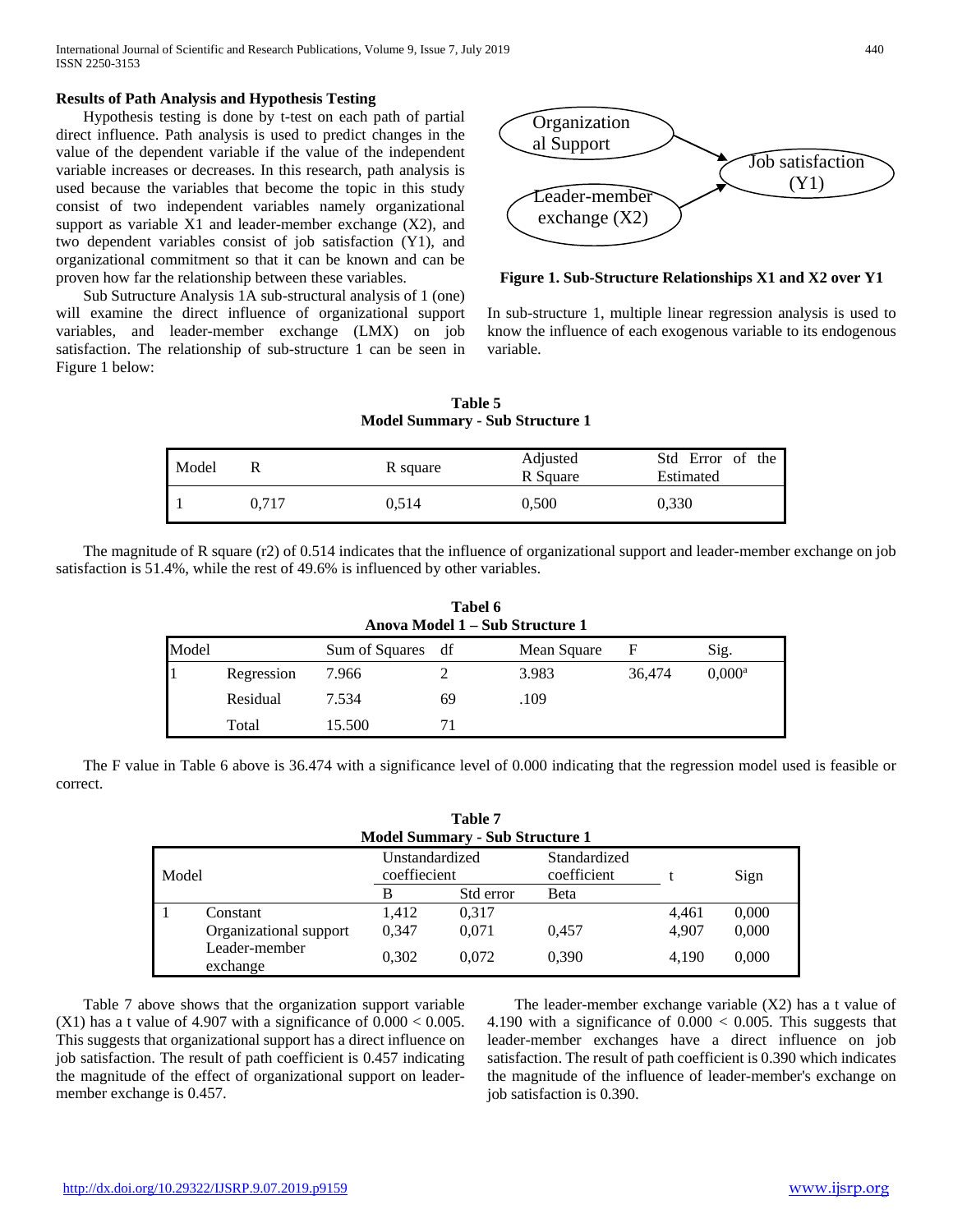International Journal of Scientific and Research Publications, Volume 9, Issue 7, July 2019 441 ISSN 2250-3153

#### **Sub Sutructure Analysis 2**

 Substructure 2 is used to test the effect of organizational support (X1) and leader-member exchange (X2) directly on organizational commitment (Y2).

**Table 8 Model Summary - Sub Structure 2**

| Model |      | R square | Adjusted<br>R Square | Std Error of the<br>Estimated |
|-------|------|----------|----------------------|-------------------------------|
|       | .713 | ).508    | 0.486                | 0.439                         |

 The magnitude of R square (r2) of 0.508 indicates that the influence of organizational support and leader-member exchanges on organizational commitment is 48.6%, while the remaining 32.4% is influenced by other variables.

|       | Tabel 9<br>Anova Model 1 – Sub Structure 2 |                   |    |             |        |                      |  |  |  |  |
|-------|--------------------------------------------|-------------------|----|-------------|--------|----------------------|--|--|--|--|
| Model |                                            | Sum of Squares df |    | Mean Square | F      | Sig.                 |  |  |  |  |
|       | Regression                                 | 13,532            | 3  | 4,511       | 23,377 | $0.000$ <sup>a</sup> |  |  |  |  |
|       | Residual                                   | 13,121            | 68 | 0.193       |        |                      |  |  |  |  |
|       | Total                                      | 26,653            | 71 |             |        |                      |  |  |  |  |

 The value of F in Table 9 above of 23,377 with a significance level of 0,000 indicates that the regression model used is feasible or correct.

|       |                        |                                | <b>Model Summary - Sub Structure 2</b> |                             |       |       |
|-------|------------------------|--------------------------------|----------------------------------------|-----------------------------|-------|-------|
| Model |                        | Unstandardized<br>coeffiecient |                                        | Standardized<br>coefficient |       | Sign  |
|       |                        | B                              | Std error                              | Beta                        |       |       |
|       | Constant               | 0,200                          | 0.478                                  |                             | 0.418 | 0,677 |
|       | Organizational support | 0,234                          | 0,109                                  | 0,235                       | 2,145 | 0,036 |
|       | Leader-member exchange | 0.355                          | 0,17                                   | 0,350                       | 3,309 | 0,001 |
|       | Job satisfaction       | 0.350                          | 0,160                                  | 0,267                       | 2.190 | 0,032 |

**Table 10**

 Table 10 above shown that organizational support variable  $(X1)$  has a t value of 2.145 with a significance of  $0.036 < 0.005$ . This suggests that organizational support has a direct bearing on organizational commitment. The result of path coefficient is 0.235 which indicates the magnitude of the effect of organizational support on organizational commitment is 0.235.

 Lead-member exchange variable (X2) has a t value of 3.390 with significance of  $0.001 < 0.005$ . This suggests that leadermember exchanges have a direct influence on organizational commitment. The result of path coefficient is 0.350 which indicates the magnitude of the effect of leader-member's exchange on organizational commitment is 0.390.

 Job satisfaction variable (Y1) has a t value of 2.190 with a significance of 0.032 < 0.005. This shows that job satisfaction has a direct influence on organizational commitment. The result of path coefficient is 0.267 indicating the magnitude of the influence of leader-member's exchange on organizational commitment is 0.267.

 Testing sub-structure 2 can also be seen in the following figure: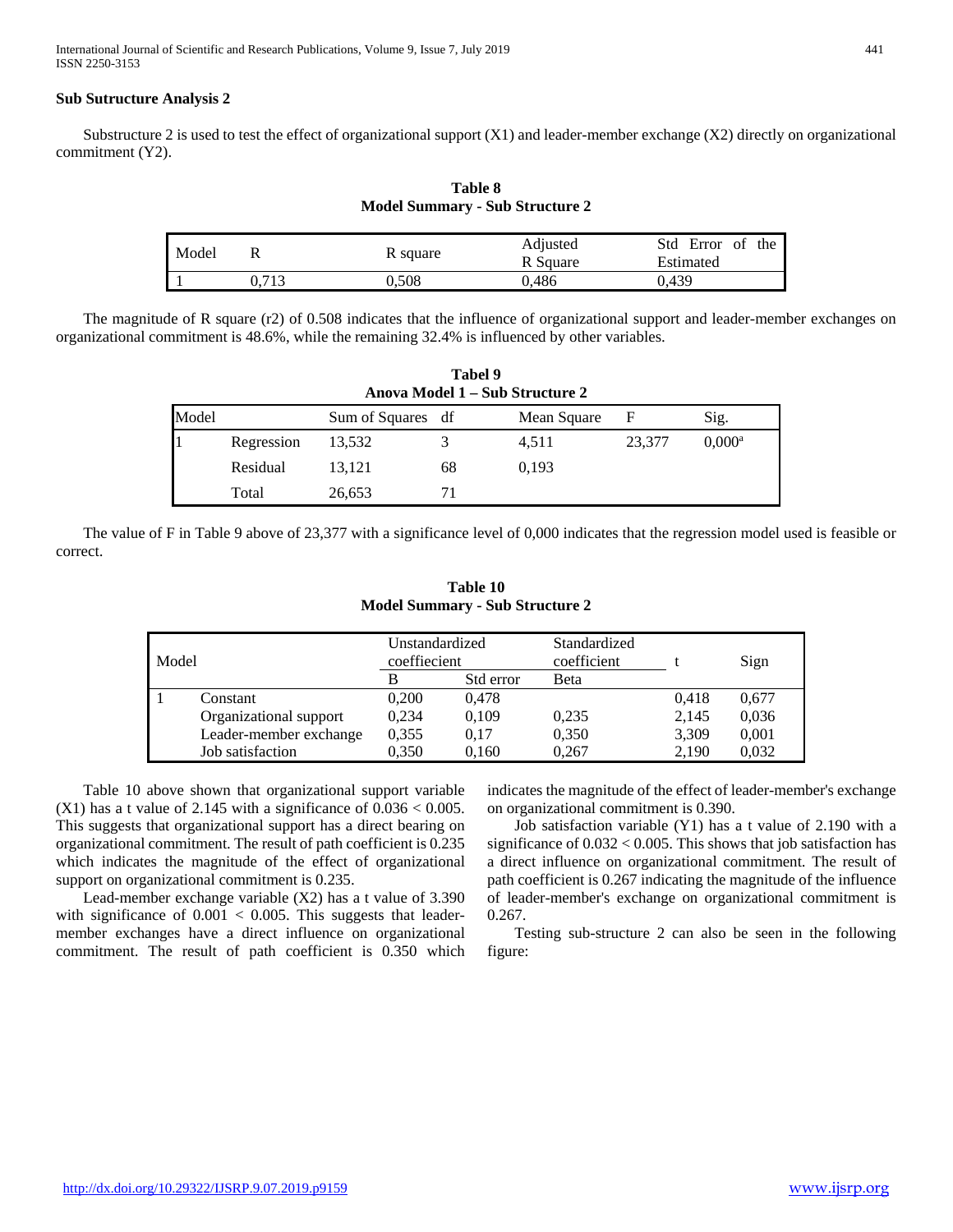International Journal of Scientific and Research Publications, Volume 9, Issue 7, July 2019 442 ISSN 2250-3153



**Figure 2. Results of Sub Structure Testing 2**

#### **Hypothesis testing**

 Based on calculations that have been done on sub-structure 1 and sub-structure 2, it can be obtained summary of results for testing the hypothesis as follows:

| <b>Influence</b><br>variables      | Оt | <b>Influence</b> |                              |                         |
|------------------------------------|----|------------------|------------------------------|-------------------------|
|                                    |    | <b>Direct</b>    | <b>Indirect</b>              | <b>Total</b>            |
| $X1 \rightarrow Y1$                |    | 0.457            |                              | 0.457                   |
| $X2 \rightarrow Y1$                |    | 0.390            |                              | 0.390                   |
| $Y1 \rightarrow Y2$                |    | 0.267            |                              | 0.267                   |
| $X1 \rightarrow Y1 \rightarrow Y2$ |    | 0.235            | $0.267 \times 0.457 = 0.122$ | $0,235 + 0,122 = 0,357$ |
| $X2 \rightarrow Y1 \rightarrow Y2$ |    | 0.350            | $0.267 \times 0.390 = 0.104$ | $0.350 + 0.104 = 0.454$ |

**Table 11 Summary of Path Coefficient Results**

Based on Table 11 above, the path coefficient can be seen also in the following figure:





#### V. DISCUSSION

#### **The Effect of Organizational Support on Job Satisfaction**

 This hypothesis is to find out the improved quality of leadermember exchange predictable from increased organizational support. The result of path coefficient in this relationship is 0.457 (Table 11) and significant. This suggests that better organizational support will result in increased job satisfaction. This means that organizational support contributes greatly to the creation of job satisfaction.

 Empirical conditions (descriptive analysis results) resulted in the recognition indicator as one of the parameters to measure the

organizational support variable has the highest descriptive mean value of 4.13 (Table 1) compared to other indicators in the organizational support variable. Recognition is an individual's socio-emotional need for the status of its role as part of the organization. With these averages, indicating that the employee's recognition by the company has done well.

 Organizational support theory is oriented from the theory of social exchange which states that individuals voluntarily provide benefits to others, causing others to have an obligation to reciprocate by providing benefits to the giver. Organizational support can be enhanced by rewarding employees for their work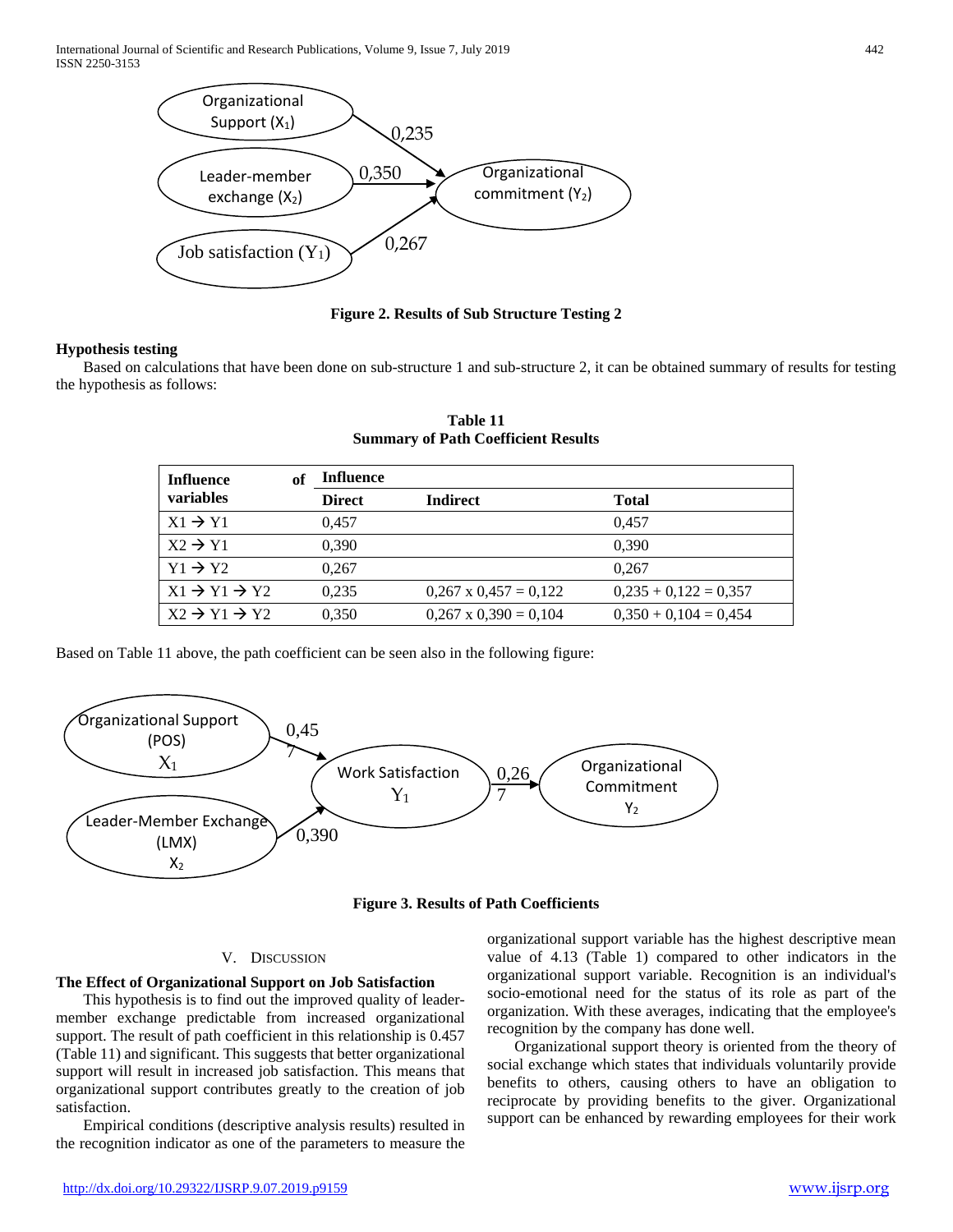through media such as thanksgiving or small gifts (Andrew et al., 2009).

 Based on above explanation, there are findings that support organization has been perceived either by the respondent can provide an increase in the satisfaction of medical sales representative job. These findings succeeded in proving the hypothesized relationship while enriching the limited findings of increased job satisfaction influenced by organizational support.

# **Effect of Leader-Member Exchange (LMX) on Job Satisfaction**

 This hypothesis is to find out an increase in leader-member exchange (LMX) on increasing job satisfaction. Empirical conditions (descriptive analysis results) brought the supervisor indicator as one of the parameters to measure job satisfaction variable has the highest descriptive mean value of 4.11 (Table 3) compared to other indicators in the organizational support variable. Supervision by the supervisor is a form of attention when the medical sales representative finds difficulties in the field.

 The LMX theory illustrates how leaders develop different exchange relationships over time with various subordinates (Yukl, 2007: 140). This study is inconsistent with Andrew et al. (2009) brought in an insignificant relationship between LMX and employee satisfaction. This result is due to volunteer status so that the leader does not have legitimate power over the volunteers (e.g evaluation, compensation). Masterson's (2009) research was conducted on restaurant employees and stated that the quality of LMX relationships having a direct linear relationship with job satisfaction.

 The descriptive analysis of leader-member exchanges (LMX) is shown by professional rewards with an average figure of 4.11 (Table 2). This indicates that in actual conditions leaders and members are able to create high exchange relationships so that members can feel appreciation from their superiors of their work professionally. The award can be a recommendation of salary increase, position, or recommendation in following job-related development program. Therefore this study is consistent with the theory that implicitly can be revealed that the exchange rate between superior and subordinate high will lead to subordinate job satisfaction.

# **The Effect of Organizational Support on Organizational Commitment Through Job Satisfaction**

 This study found that organizational support has a significant effect on organizational commitment through job satisfaction. This means both the good and bad of support organization provided by the company is able to increase job satisfaction which ultimately can increase organizational commitment. The amount of influence of organizational support to organizational commitment through job satisfaction is 0.357 (Table 11). This effect is smaller when compared to the direct influence of organizational support on organizational commitment of 0.457 (Table 7).

 The results of this study are consistent with research conducted by Wood et al. (2003) who stated that high organizational support can increase organizational commitment through job satisfaction. The research was conducted on the employees of the School of Pathology (Speech-language pathologists (SLPs)) in the Midwest, USA. One hundred randomly

selected respondents in Illinois, Indiana, Iowa, Michigan, Minnesota, Wisconsin and Ohio. The results of this study reveal that perceptions of organizational support and high levels of job satisfaction can affect organizational commitment. Consistent with the research of Allen et al. (2003), that organizational support can increase organizational commitment through increased job satisfaction. This study shows that increased job satisfaction can increase organizational commitment as well.

 The use of the same theory in different samples and locations gets the same result. This shows that job satisfaction successfully mediates the effect of organizational support on organizational commitment of employees to both service organizations and manufactures. Organizational support provided by pharmaceutical companies to medical sales representatives has been perceived well with a descriptive average of 4.03 able to provide job satisfaction so that it makes a representative sales representatives have a high commitment to the company. The findings succeeded in proving the hypothesized and consistent relationship with the research of its predecessor, and may enrich the findings of the effect of organizational support on organizational commitment mediated by job satisfaction on representative medical sales.

# **Effect of Leadership-Exchange (LMX) on Organizational Commitment Through Job Satisfaction**

 The study found that leader-member exchange (LMX) had a significant effect on organizational commitment through job satisfaction. This means that the high level of leader-member exchanges provided by the company can improve job satisfaction that ultimately can increase organizational commitment. The amount of influence of organizational support to organizational commitment through job satisfaction is 0.454 (Table 11). This result is higher than the direct influence of leader-member exchange on organizational commitment of 0.390 (Table 7).

 Colins (2007) research was conducted for part-time and fulltime employees at restaurants located in the Midwestern United States. The results revealed that the quality of leader-member exchanges can improve job satisfaction which further reduces the turnover intention. Ouyang et al. (2010) suspect that leadermember exchanges can affect organizational commitment through job satisfaction. The research instrument was distributed to 400 bank employees, securities and insurance companies in Taiwan using a seven-point Likert scale. Research has shown that keeping good relationships between managers and subordinates causes them to feel more satisfied in the job, making employees more willing to comply with organizational rules, and committed to the organization.

 The results of this study are consistent with the results of the above research, that the higher the leader-member exchange rate, the better the level of job satisfaction that will ultimately impact on the increase of organizational commitment. The use of theories about the same research variables at different locations, as well as on different samples obtained the same research results.

# VI. CONCLUSIONS AND SUGGESTIONS

## **Conclusion**

Based on the results of the study, and the discussions that have been described in the previous chapter, the following conclusions can be drawn: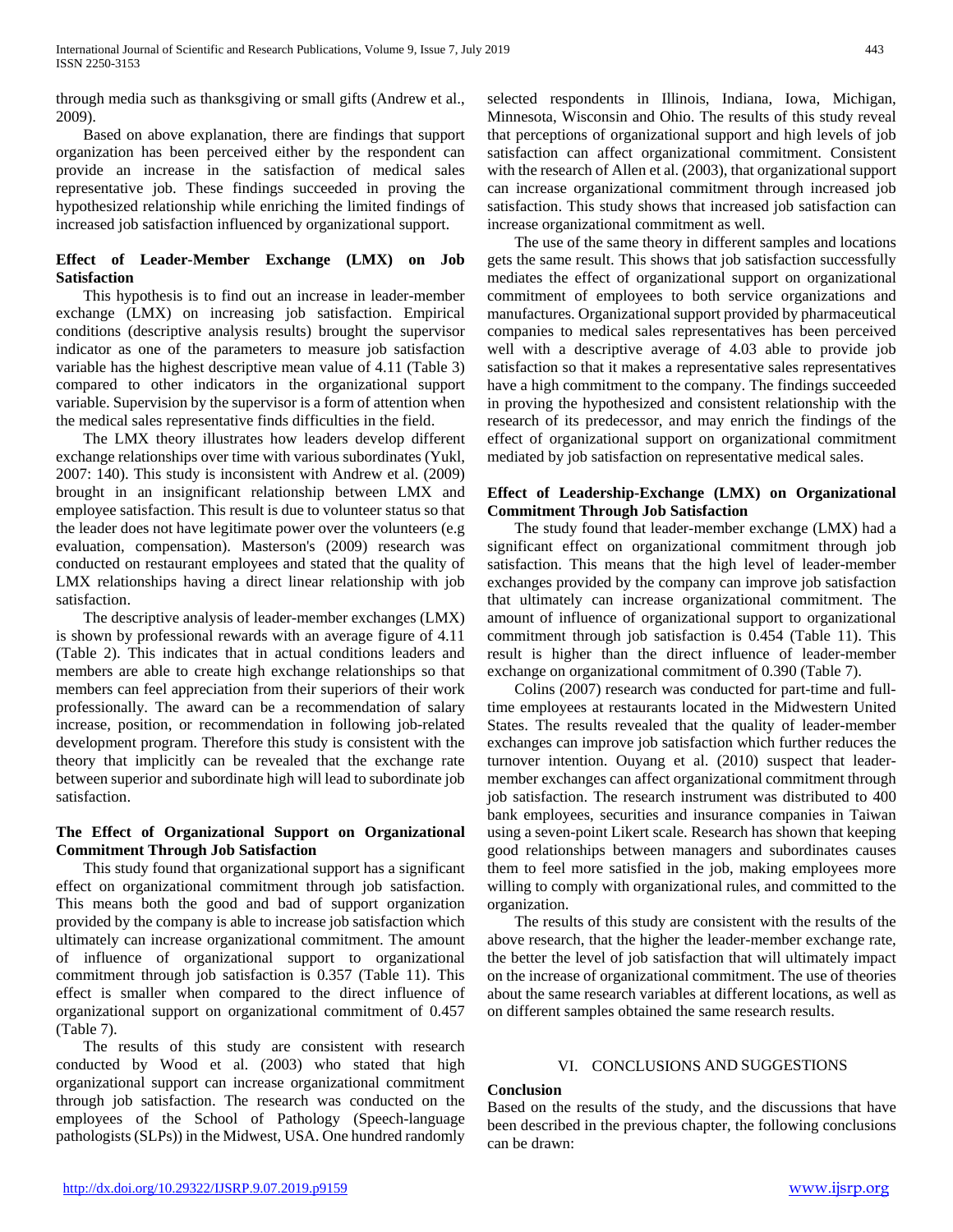1. The better the support given by the company to the medical sales representative will be able to

 improve the satisfaction of the medical sales representative directly.

2. A representative representative medical representation of a better leader-member exchange

 (LMX) can increase job satisfaction directly. Supervision given by the superior directly perceived as

 a form of attention to subordinates, so it can help get problem solving if representative sales

representatives have difficulty.

3. Improved organizational support also has an impact on increasing organizational commitment.

 This shows that job satisfaction mediates the relationship between organizational support and

organizational commitment.

4. Leader-member exchange (LMX) has an indirect effect on organizational commitment. Improved

 leader-member (LMX) exchanges will have an effect on increased job satisfaction and result in

increased organizational commitment.

#### **Implications**

The results of this study provide implications for the following:

#### **1. Theoretical implications**

 1) The findings of this study, indicating that the theory of social exchange can be applied to the

 organization. Interaction patterns between individuals and other individuals in the company

 have an impact on increasing job satisfaction and organizational commitment. The interaction

 patterns as the result of this research is a favorable pattern of working relationships with one

another.

 2) The findings of this study enrich the results of research on the theory of social exchange. Job

 satisfaction, which is a reflection of the individual's attitude toward his work conditions, is

 capable of mediating to an increase in organizational commitment.

 3) The theory of social exchange strengthens the relationships between individuals that form an

 interaction and produce an effort, to achieve balance in the relationship.

#### **2. Practical implications**

 1) Giving rewards and loyalty between superiors and subordinates need to get the attention of

 the management. Reward is an indicator that motivates employees to enthusiasm in

 performing their duties as a representative medical sales while loyalty is the interaction of

superiors and subordinates who must always be considered.

 2) Growing the desire to remain an organization member by improving harmonious

interrelationships between employees and organizations.

#### **REFERENCES**

- [1] Allen, D.G., L.M. Shore, and R.W. Griffeth. 2003. The Role of Perceived Organizational Support and Supportive Human Resource Practices in the Turnover Process. Journal of Management. 29 (1): 99-118.
- [2] Aggarwal, U., and S. Bhargava. 2009. Reviewing the Relationship Between Human Resource Practices and Psychological Contracts and Their Impact on Employee Attitude and Behavior: A Conceptual Model. Journal of European Industrial Training. 33 (1): 4-31
- [3] Andrew, D., May, K., and Seungmo, K. 2009. Influence of Leader-Member Exchange and Perceived Organizational Support on Volunteer Satisfaction and Turnover Intention of Older LPGA Volunteers. North American Society for Sport Management Conference (NASSM). May 27-30,2009: 146
- [4] Aube, C., Vincent R., and Estelle M.M. 2007. Perceived Organizational Support and Organizational Commitment: The Moderating Effect of Locus of Control and Work Autonomy. Journal of Managerial Psychology. 22 (5): 479-495.
- [5] Collins, M.D. 2007. Understanding the Relathionships Between Leader-Member Exchange (LMX).
- [6] Psychological Empowerment, Job Satisfaction, and Turnover Intent in a Limited-Service
- [7] Restaurant Environment. Presented in Partial Fulfillment of the Requirements for the Degree Doctor of Philosophy in the Graduate School of The Ohio State University.
- [8] Cooper, H.A. and Viswesvaran C. 2005. The Construct Of Work Commitment: Testing An Integrative Framework. Psychological Bulletin. 131 (2): 241-59
- [9] Eisenberger, R., Florence, S., Christian, V., Ivan, L. S., and Linda, R. 2002. Perceived Supervisor Support: Contributions to Perceived Organizational Support and Employee Retention. Journal of Applied Psychology. (87) 3: 565-573
- [10] Erickson, R.A., and Michael E.R. 2007. Reducing Attrition After Downsizing Analyzing the Effects of Organizational Support, Supervisor Support, and Gender on Organizational Commitment. International Journal of Organizational Analysis. (15) 1: 35-55
- [11] Gibson, J.L., Ivancevich, J.M., and Donnelly, J.H. 1996. Organization: Behavior, Structure, Process, Translation Nunuk Adiarni. Editor Lyndon Saputra. Jakarta: Publisher Binarupa Aksara
- [12] Harrison, D.A., Daniel, A.N., and Philip, L.R. 2006. Important are Job Attitudes? Meta-Analytic Comparisons of Integrative Behavioral Outcomes and Time Sequences. Academy of Management Journal. 49 (2): 305-325
- [13] Kolman, L and Prymesova, P. 2007. Attitude To Work and Organization As A Part Of A Competency Model. Agricultural Economic, Czech University of Life Science. 53 (6): 271-275
- [14] Laschinger H.K.S, Almost, J., and Tuer-Hodes, D. 2003. Workplace Empowerment And Magnet Hospital Characteristics: Making The Link. Journal of Nursing Administration. 33 (7-8): 410-422
- [15] Luthans, F. 2006. Organizational Behavior, Ninth Edition, Boston: McGraw Hill
- [16] Malhotra, K. N. 2009. Applied Applied Marketing Research. PT. Index. Jakarta.
- [17] Maslyn, J. and Uhl-Bien, M. 2001. Leader-Member Exchange and Its Dimensions: Effects of Self-Effort and Others' Effort on Relationship Quality. Journal of Applied Psychology. 86: 697-708
- [18] Masterson, S. S., Kyle, L., Barry, M. G., and Susan, T. 2000. Integrating Justice and Social Exchange: The Differing Effects of Fair Procedures and Treatment on Work Relationships. Academy of Management Journal, 43, 738-748.
- [19] Mathis, R. L., and Jackson, J.H. 2006. Human Resources Management, 10th edition, Thomson South Western
- [20] Meyer, J.P. and Allen, N.J. 1991. A Three-Component Conzeptualization Of Organizational Commitment. Human Resources Management Review. 1 (1): 61-89
- [21] Mowday, R., Porter, L., and Steers, R. 1982. Employee-organization linkages: The psychology of Commitment, Absenteeism, and Turnover, New York: Academic Press
- [22] Ouyang, Y., Chun, H.C., and Chi, J.H. 2010. Does LMX Enhance the Job Involvement of Financial Service Personnel by the Mediating Roles ?. Problems and Perspectives in Management. 8 (1): 174